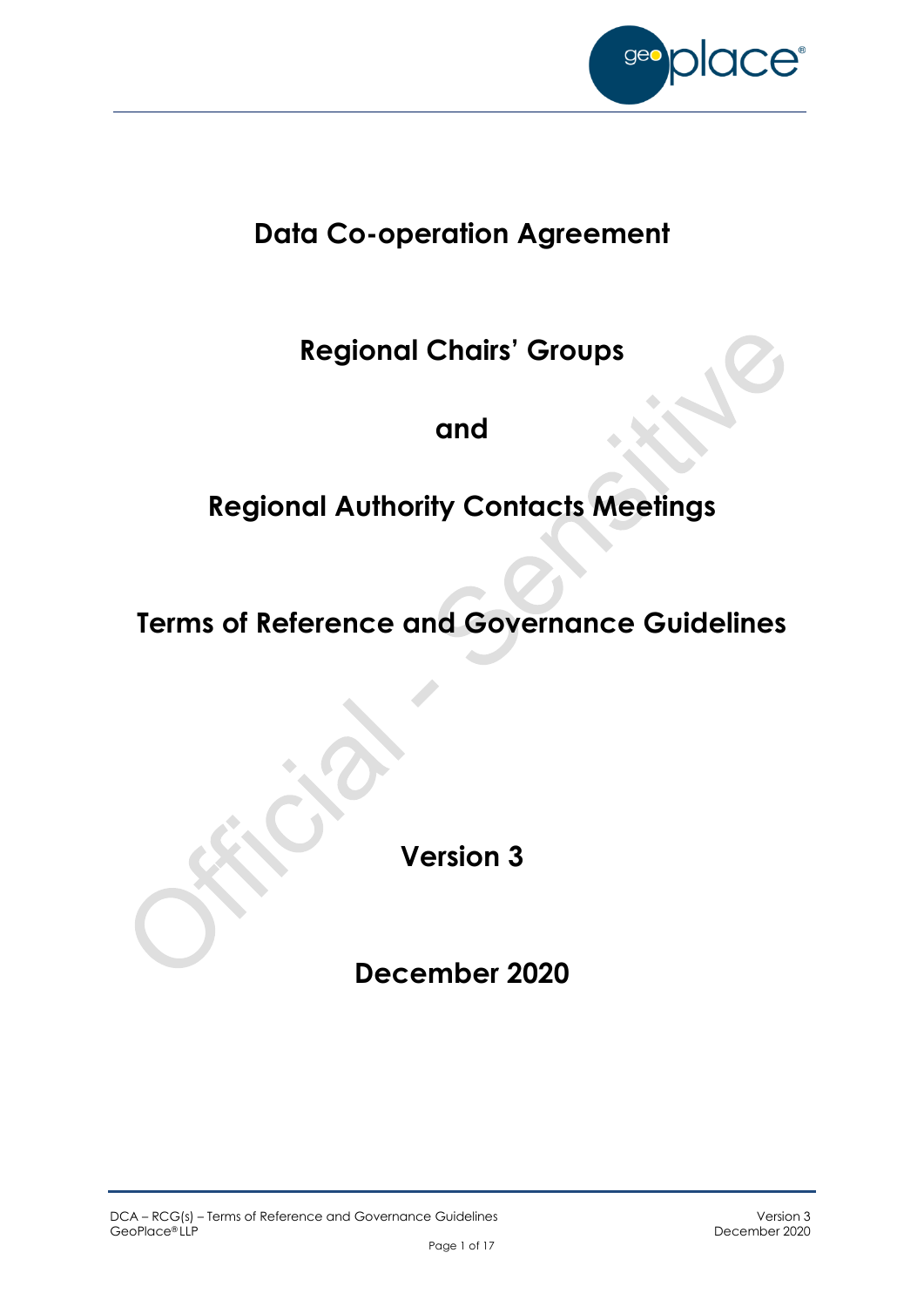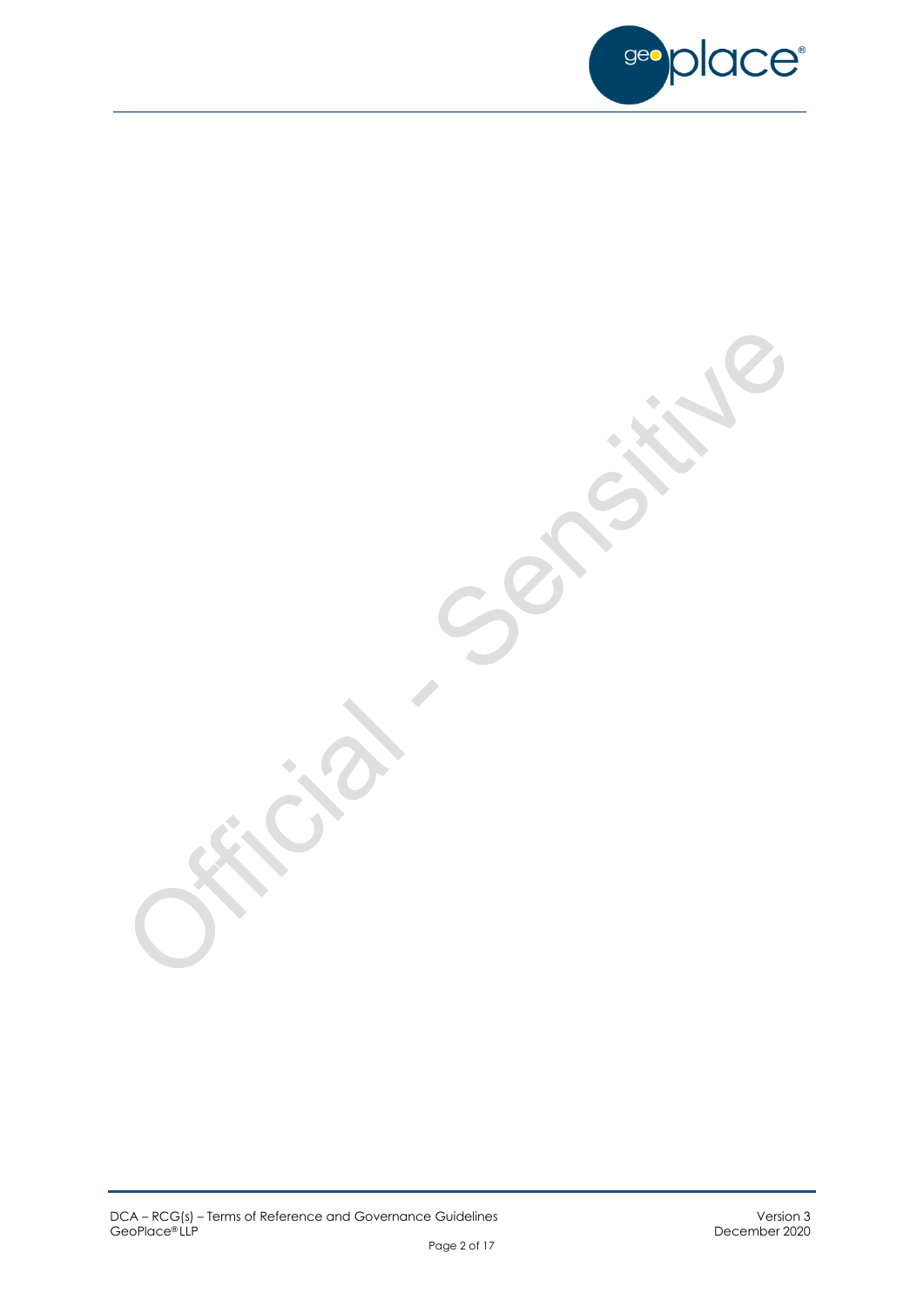

#### **Content**

- **1. Role of Regional Chairs' Groups**
- **2. Election and role of Regional Chairs and Deputies**
- **3. Regional Chairs' Groups' membership**
- **4. Regional Chairs' Groups' meetings**
- **5. Agenda**
- **6. Minutes**
- **7. Governance of Meetings**
- **8. Special RCG Meetings**
- **9. Conflicts of Interest**
- **10. Online Collaboration Platform**
- **11. Expenses**
- **12. Duration**

**Annex A**

**Annex B**

**Annex C**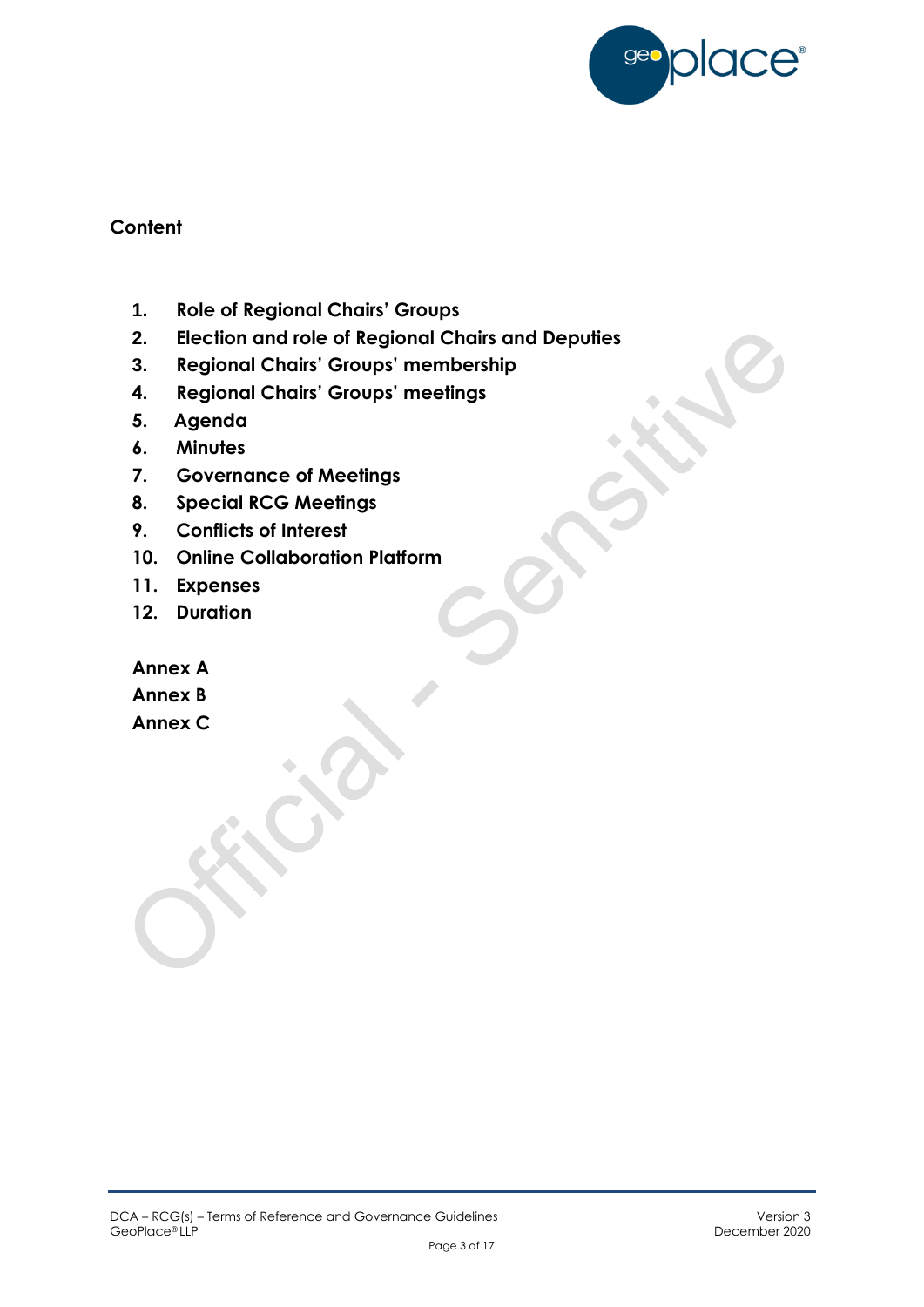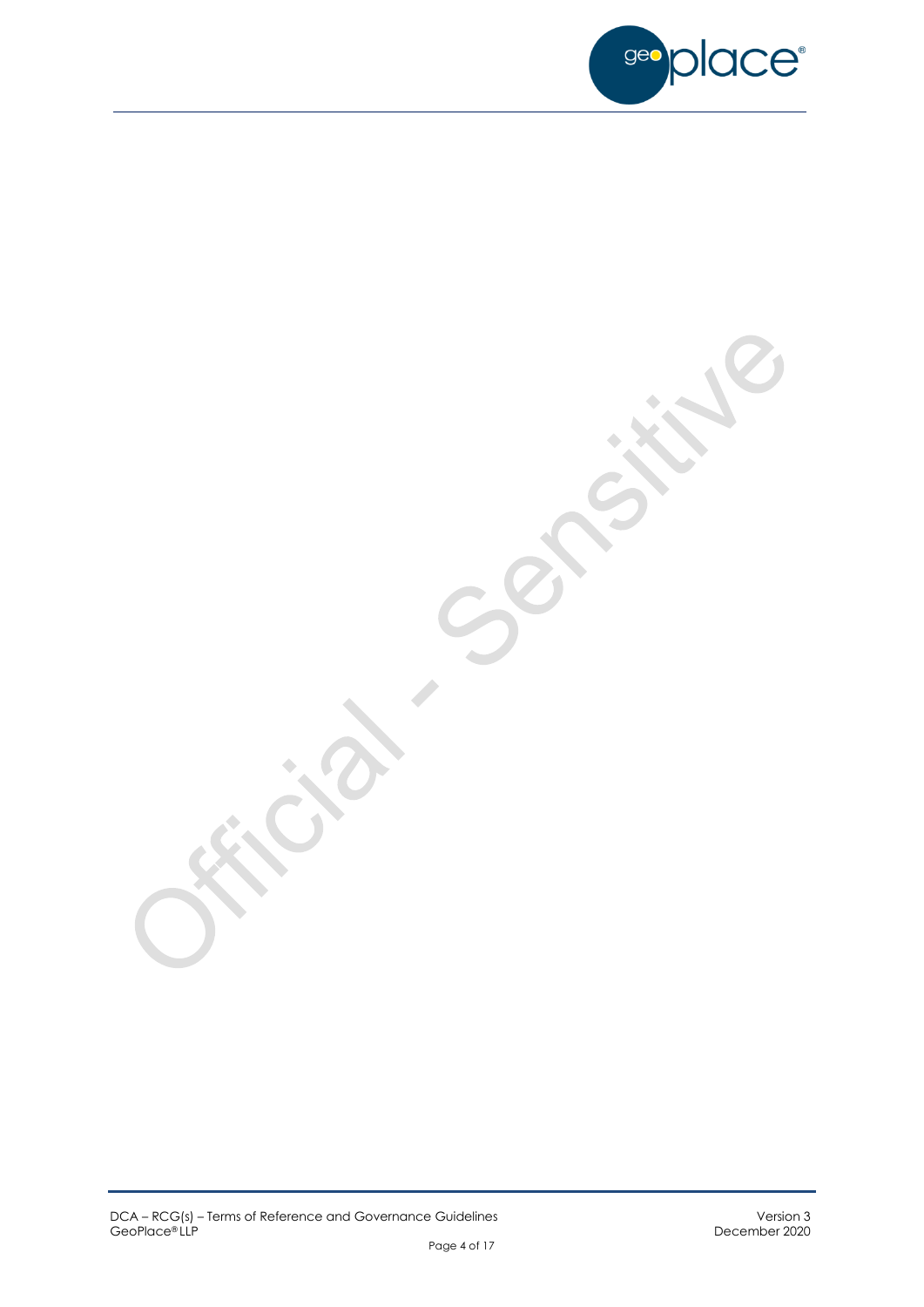

### **1. Role of Regional Chairs' Groups**

1.1 Within the Data Co-operation Agreement**<sup>1</sup>** (DCA) the Contract Management responsibilities (Schedule 5) are for the Authority Contacts Executive (ACE) and Regional Chairs' Groups to be established. Regional Chairs and their Deputies are elected on the basis their views are representative of the Authority Contacts who elected them and are therefore capable and have the remit to make recommendations on the future delivery of Authority Updates, Authority Services and the direction of GeoPlace™ LLP Services.

As Regional Chairs and their Deputies are employees of Participating Authorities, the business requirements of the Participating Authority community they represent are paramount.

Each Regional Chair and Deputy's primary objectives are therefore to represent and be responsible to the Authority Contacts for all issues concerning the delivery of Authority Updates, Authority Services and GeoPlace Services.

Each Regional Chair or the Regional Deputy will be responsible for chairing the appropriate Regional Address Authority Contacts' Meeting or Regional Street Authority Contacts' Meeting, as defined in para 2.5 below, whether that is a virtual or physical meeting.

The Regional Chair and Deputy of each region reports to either:

- a. The Regional Chairs' Address Group; or
- b. The Regional Chairs' Street Group.

The Principal Chair and Deputy of each Regional Chairs' Group (RCG) (a and b above) reports to and is responsible at the Authority Contacts Executive (ACE) on all matters relating to the DCA in terms of proposed changes and variations to the agreement, delivery of Authority Updates, Authority Services and the direction of GeoPlace Services. See **Annex A** for the governance structure diagram.

- 1.2 Each RCG is responsible for:
	- 1.2.1 The production of an annual business plan that will run concurrently with any ACE business plan and must be completed and signed off by the second meeting of each RCG in each financial year.
	- 1.2.2 The strategic direction of the future delivery of Authority Updates, Authority Services and GeoPlace Services in accordance with the RCG's business plan and the DCA variation procedures, as defined in **Annex B**.
	- 1.2.3 The processes and business practices as defined in the current and future versions of the Data Entry Conventions (DEC) and Data Transfer Format (DTF).

**<sup>1</sup>** Terms which appear in the DCA as defined terms are identified within this document by a capital first letter.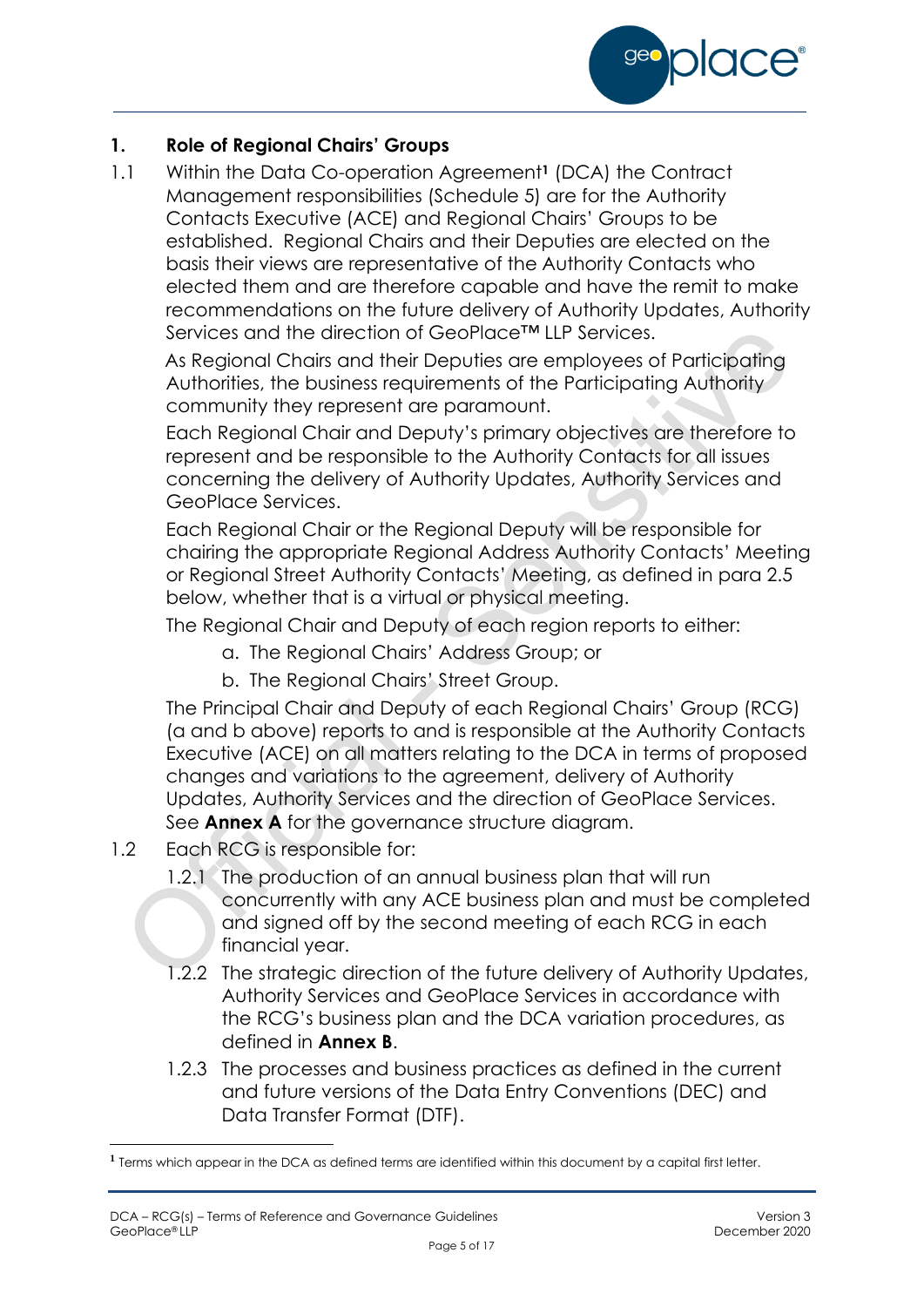

- 1.2.4 The quality and content of Authority Updates and to lobby and promote the PSGA AddressBase Datasets, OS MasterMap® Highways Network Layer and the NSG as definitive information within private and public sector organisations.
- 1.2.5 The Authority Updates being kept up to date, regularly maintained and delivered in accordance with the business needs of the Participating Authority, the DCA and the annual Authority Address Updates Improvement Schedule and Authority Street Updates Improvement Schedule.
- 1.2.6 Being the appropriate policy and decision advisory body for the ACE.
- 1.2.7 Representing the views of the appropriate Authority Contacts community in their respective regions.
- 1.2.8 Consulting with the appropriate Authority Contacts community within their respective regions on policy and practice issues.
- **2. Election and the role of an address and street Regional Chairs and Deputies**
- 2.1 Ten regions (formerly GORs) are defined by ONS, [here](http://www.ons.gov.uk/ons/guide-method/geography/beginner-s-guide/maps/regions-and-their-constituent-counties---unitary-authorities-as-at-2011.pdf) (April 2020).
- 2.2 The election of an address and street Regional Chair and Deputy in each region is facilitated by GeoPlace via email. GeoPlace seeks nominations from either an Authority Address Custodian or an Authority Street Custodian. If there are no nominations from an Authority Address Custodian or an Authority Street Custodian, then opportunities for representation will be extended to nominations from another appropriate Authority Contact in that region.
- 2.3 Each region must elect a Regional Chair, using a simple majority vote. The Regional Chair must either be an Authority Address Custodian or an Authority Street Custodian and shall be elected from the appropriate Authority Contacts on the basis of one vote per Participating Authority in each region. In the event of a tie, the Principal Chair or Deputy of the RCG will have the casting vote.
- 2.4 Each region must also elect a Regional Deputy, using a simple majority vote. The Regional Deputy, as appropriate, must either be an Authority Address Custodian or an Authority Street Custodian who will represent their region in the absence of the Regional Chair, and shall be elected from the appropriate Authority Contacts on the basis of one vote per Participating Authority in each region. In the event of a tie the Principal Chair or Deputy of the RCG will have the casting vote.
- 2.5 The address and street Regional Chair or Deputy of each region must hold at least two address and street Regional Authority Contacts Meetings for their associated Authority Contacts each year. These meetings will be facilitated, funded and attended by GeoPlace, and may be virtual or physical. One of the meetings should, if appropriate,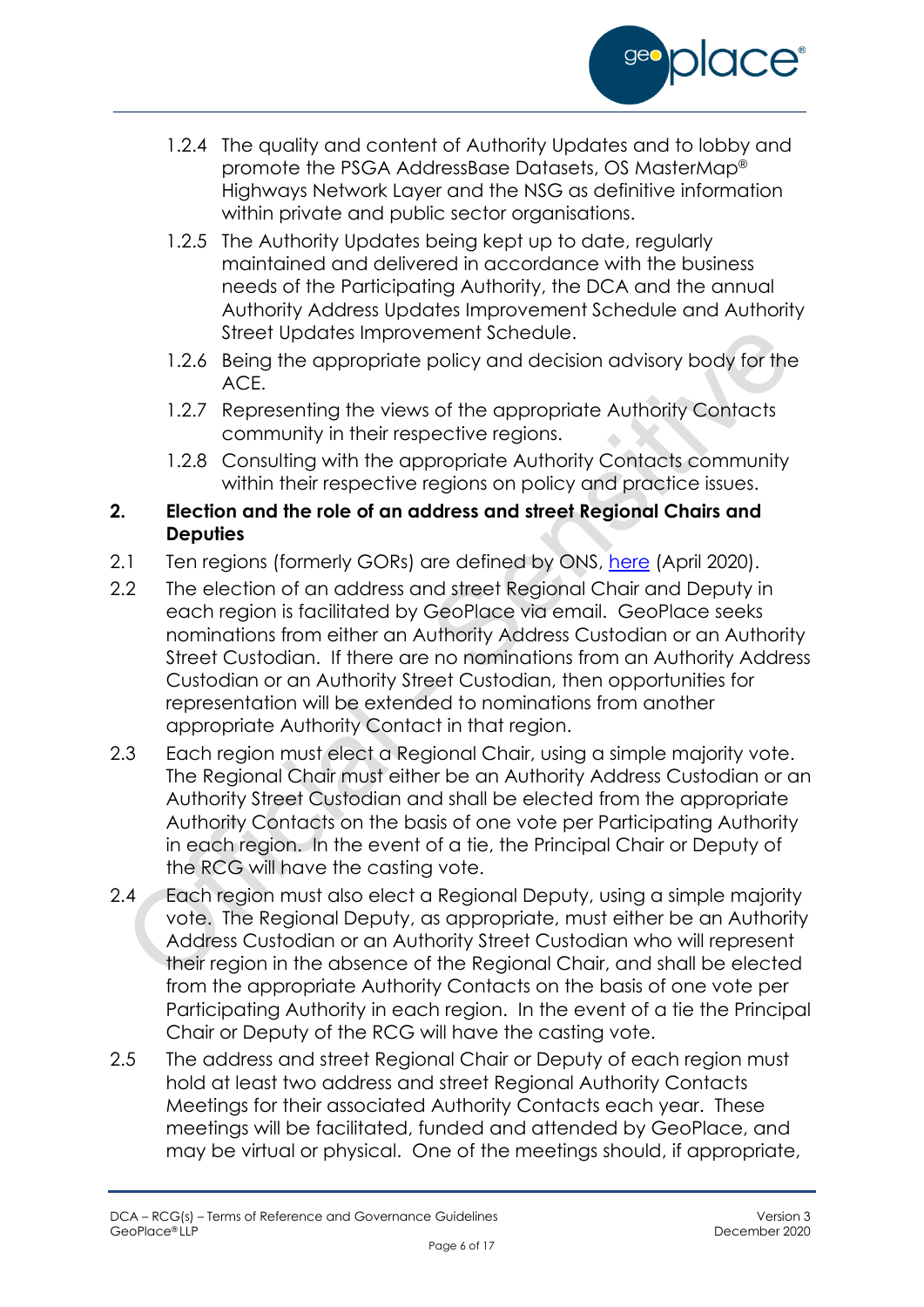

be a joint address and street Regional Authority Contacts Meeting of Authority Address Custodians and Authority Street Custodians and, where appropriate, their associated Authority Contacts. This meeting should be held after the second RCG meeting in the financial year.

Area meetings for address or street Authority Contacts can also be facilitated and funded by GeoPlace, virtually or physically. See **Annex C**, for a list of regions and areas. It is the responsibility of each Regional Chair to ensure each Regional Authority Contacts' Meeting or Area meeting is logged with GeoPlace and that all invoices associated with those meetings are sent to GeoPlace [\(support@geoplace.co.uk\)](mailto:support@geoplace.co.uk) for settlement. GeoPlace will refuse to pay an invoice if no prior notice of a Regional Authority Contacts' Meeting or Area meeting is given to GeoPlace before the meeting took place.

The date of each of the last address and street Regional Authority Contacts' Meeting will be published in the address and street RCG's minutes. If no address or street Regional Authority Contacts' Meetings take place by the third meeting of the appropriate RCG in that financial year, then GeoPlace reserves the right to organise an address or a street Regional Authority Contacts' Meeting and ballot the appropriate address or street regional Authority Contacts community for a new Regional Chair and Deputy.

2.6 All address and street Regional Chairs and Deputies shall be appointed to serve for a three-year term from the Effective Date of the DCA. This may work on a roll-over arrangement, if an individual is re-appointed.

The role of the address or street Regional Chair is to:

- a. Be a point of contact for their address or street Authority Contacts' community. If a query cannot be resolved, this can be escalated through the appropriate RCG meeting.
- b. Be motivating and proactive within the region, for example email and/ or contact the appropriate address or street Authority Contacts community to nurture their commitment to the process by submitting their annual Authority Update Improvement Schedule commitments on time and maintaining their data at or above the Achieved National Standard.
- c. Help maintain the flow of information to and from GeoPlace and the address and street RCGs.
- d. Be responsible for chairing the appropriate Regional Address Authority Contacts' Meeting or Regional Street Authority Contacts' Meeting or joint address and street Regional Authority Contacts' Meetings.

The role of the address or street Regional Deputy is to:

a. Support the appropriate address or street Regional Chair in his or her role within the region.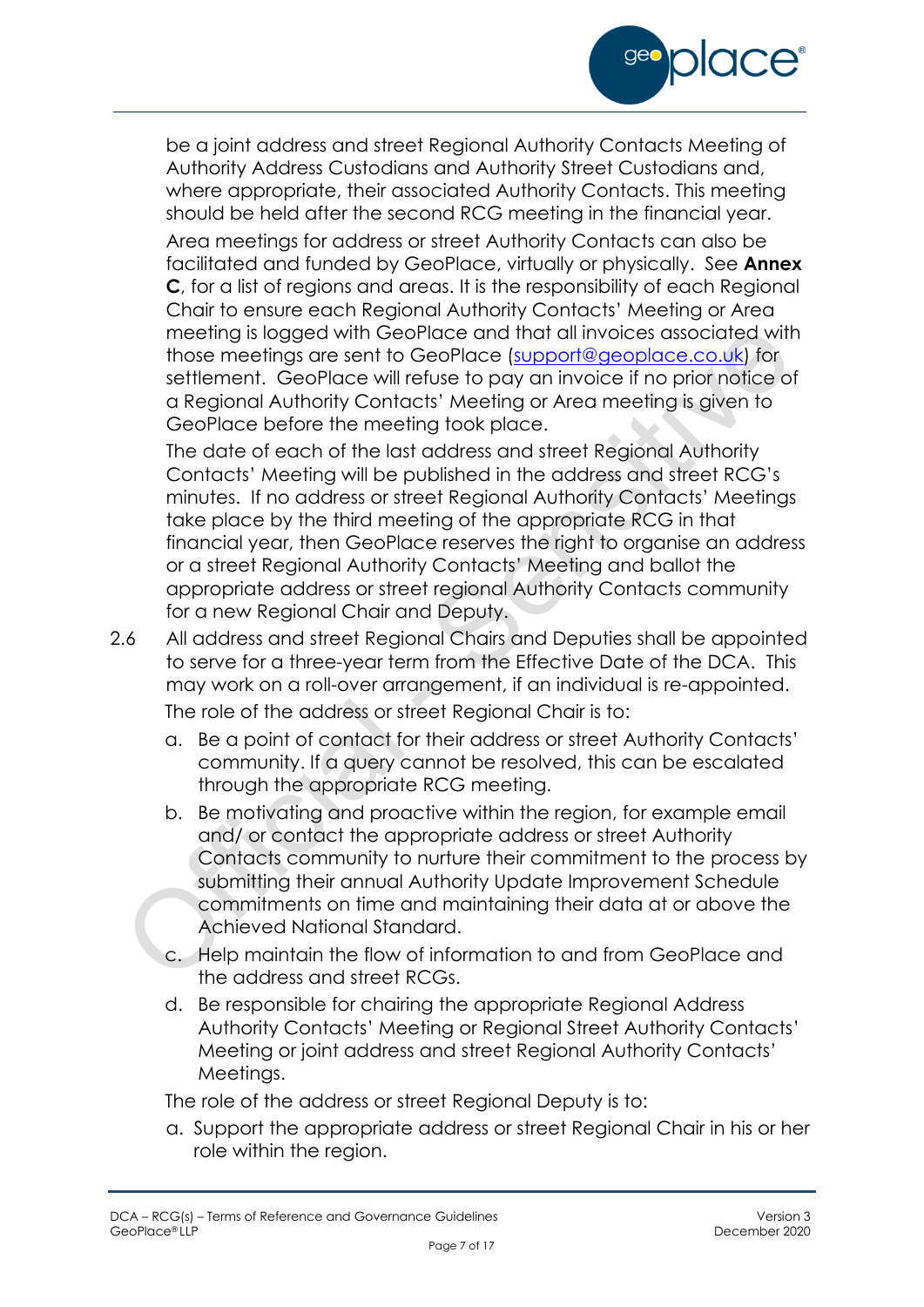

- b. Attend the appropriate address or street RCG meetings when the Regional Chair is unable to attend or attend the meeting with their Regional Chair, having had an agreement to do so from the appropriate Principal Chair.
- c. Be responsible for chairing the appropriate Regional Address Authority Contacts Meeting or Regional Street Authority Contacts Meeting or joint address and street Regional Authority Contacts' Meetings when the Regional Chair cannot attend.
- 2.7 Any Authority Address Custodian or Authority Street Custodian can notify GeoPlace of a vote of no confidence by recording it as an agenda item at any Regional Authority Contacts' Meeting. If the vote is carried by a simple majority of the appropriate Authority Contacts at the meeting, or notified to the meeting, then all appropriate Authority Contacts in the community shall be balloted immediately by GeoPlace and a new Regional Chair or Deputy appointed. Where the vote is split the remaining address or street Regional Chair or Deputy shall have the casting vote.

### **3. Regional Chairs Group(s) membership**

- 3.1 Each RCG, either the:
	- a. Regional Chairs' Address Group; or the
	- b. Regional Chairs' Street Group,

shall consist of ten Regional Chairs and Deputies of the region, where the Regional Chair is unable to attend, and GeoPlace authorised representatives and a facilitator from GeoPlace.

- 3.2 Each RCG shall elect a Principal Chair and a Principal Deputy and shall be appointed to serve for a three-year term from the date of the first meeting of each RCG after election by each RCG. This may work on a roll-over arrangement, if an individual is re-appointed.
- 3.3 The Principal Chair and Deputy of each RCG shall attend all meetings of the ACE.
- 3.4 A vote of no confidence in the Principal Chair or Deputy of either the:
	- a. Regional Chairs Address' Group; or the
	- b. Regional Chairs' Street Group,

can be notified to GeoPlace as an agenda item at any meeting by at least a majority of each RCG. The vote of no confidence shall be voted upon by the Regional Chairs. If the vote is carried by a simple majority, then all Regional Chairs shall be balloted immediately and a new Principal Chair or Deputy of the RCG appointed. Where the vote is split the remaining Principal Chair or Deputy of the RCG shall have the casting vote.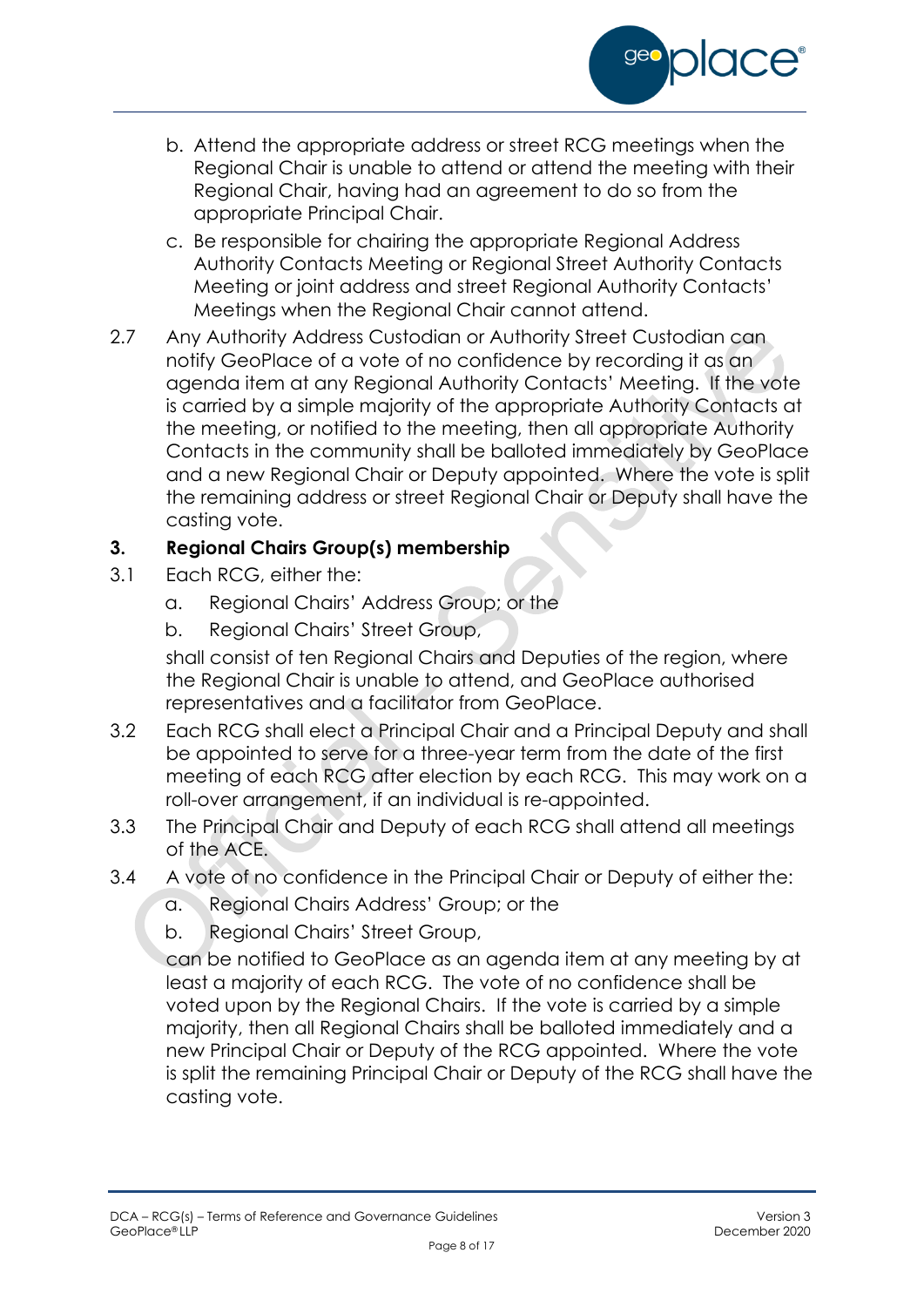

### **4. Regional Chairs' Groups meetings**

- 4.1 Each RCG will meet, either virtual or physical, when required but at least **four times** a year.
- 4.2 Attendees of meetings shall be the ten Regional Chairs and, if appropriate, the Principal Chair (who has no voting rights) from the other RCG, or in their absence their nominated Principal Chair Deputy (who has no voting rights), and an authorised representative from GeoPlace and a facilitator from GeoPlace. The facilitator from GeoPlace will be responsible for the minutes and arranging all meetings.
- 4.3 At least four weeks' notice shall be given of the date of each meeting so that agenda items may be submitted. All Regional Chairs and GeoPlace authorised representatives will be expected to be in attendance for the full period of each meeting.
- 4.4 Any other persons or Authority Contact may, with the prior approval of each RCG, be invited to attend a meeting, or part of a meeting. These attendees may contribute but have no voting rights at the meetings.
- 4.5 The meetings shall be serviced and facilitated by GeoPlace.
- 4.6 If a Regional Chair cannot attend a meeting then the nominated Regional Deputy of that region will be expected to attend instead.
- 4.7 A Regional Chair or their Deputy may join the meeting by conference call or other suitable alternative facilities.
- 4.8 If a Regional Chair or their Deputy cannot attend a meeting for any reason on three consecutive occasions then GeoPlace will organise the election of a new Regional Chair or Deputy.
- 4.9 If ratified by the RCG, then any attendees other than the members of each RCG may be requested to leave the meeting at any time by the Principal Chair of the RCG, in the interests of confidentiality.
- 4.10 All discussions and decisions made by each RCG will be minuted.
- 4.11 The Principal Chair of each RCG or nominated Principal Deputy shall present the decisions of each RCG to the ACE and receive direction from the ACE, where appropriate.
- 4.12 In line with the Freedom of Information Act and other principals of openness, one Authority Contact may attend as an observer with prior agreement from the Principal Chair of the RCG.

## **5. Agenda**

- 5.1 Every meeting requires an agenda to be produced and distributed by GeoPlace to the RCG along with any supporting documents, where appropriate, at least **five Working Days** prior to the meeting.
- 5.2 The agenda will be defined by the Principal Chair of the RCG with input from the Regional Chairs and produced and distributed by GeoPlace.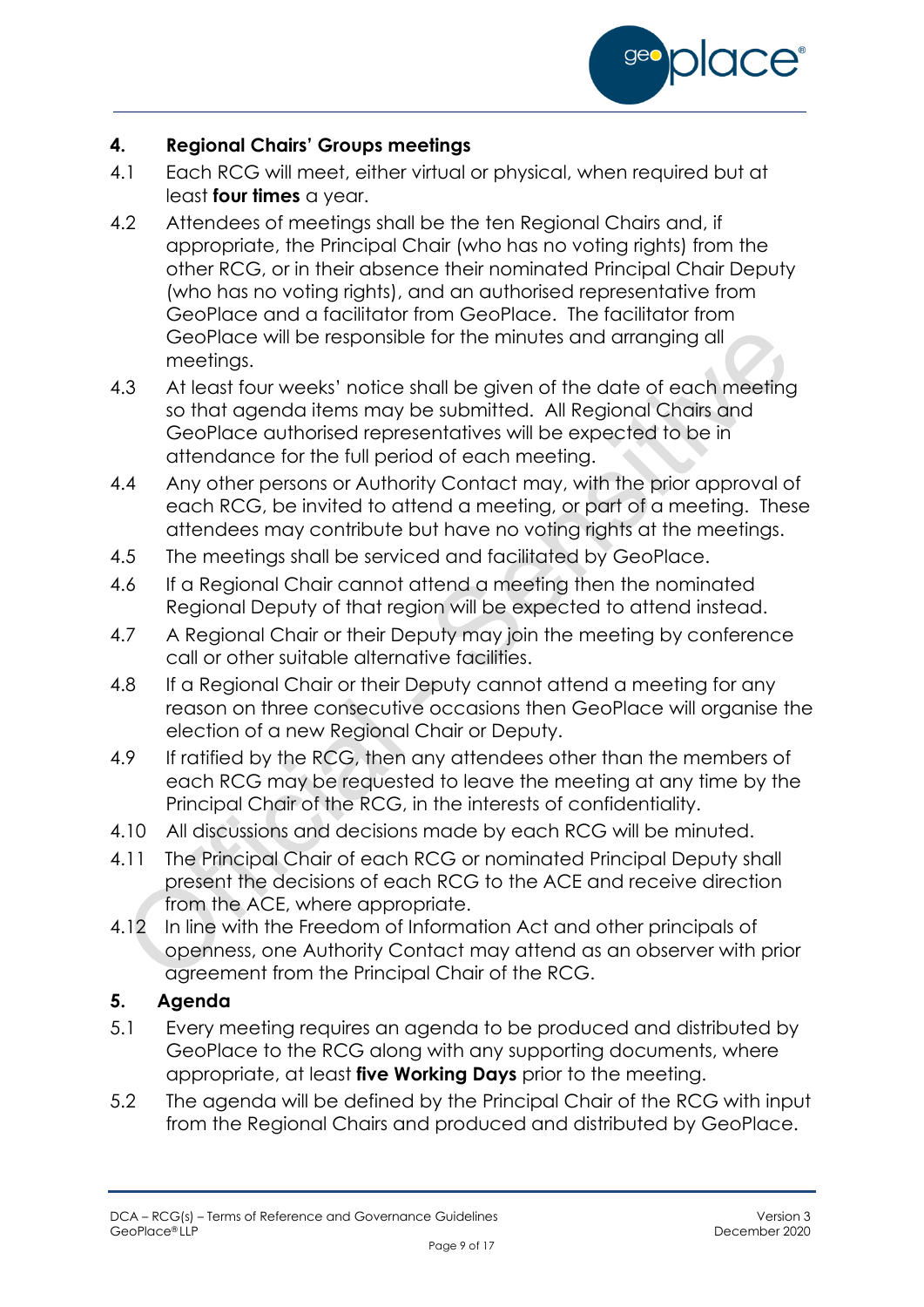

- 5.3 Any member of each RCG may include an item for discussion on the agenda as long as it is sent to the Principal Chair or GeoPlace at least ten Working Days before the meeting.
- 5.4 Agendas are required so that:
	- people understand why the meeting is held.
	- people will be better able and more inclined to prepare.
	- discussion will be easier to facillitate.
- 5.5 As a general guide, the agenda management will be as follows:
	- 1. Introductory Matters:

Membership in general (covering participant representation, resignations and elections; apologies; Minutes of the last meeting; and any matters arising).

2. Ongoing Business:

A rundown of any significant activity since last meeting. This will include a summary from GeoPlace on performance statistics and any significant new consultation or information papers, and provide an opportunity for RCG members to comment.

3. Group Members' Questions:

As an opportunity for RCG members to raise matters of concern; RCG members are encouraged to submit written questions on behalf of Authority Contacts or to raise issues by letter or email or collaboration platform at least five Working Days before meetings so that answers can be prepared.

4. Matters for Debate and Discussion:

This should be limited to one or two items of major consideration in principle, which, if agreed, would then come back under the next heading. This may require the formation of a sub-group to prepare a written report for submission to the RCG.

5. Matters for Decision:

Items on which the principle has already been agreed and strategies need to be endorsed.

- 6. Matters for Report:
	- Items reporting progress on which members can raise questions.
- 7. Matters to Note:

Items will not be discussed during the meeting unless prior notice of questions arising has been submitted. This covers all topics raised during the session that could come out of any debate or discussion. These should be discussed at the next meeting.

8. Concluding Items:

The Principal Chair of the RCG's will report on items that are to remain as originally classified (some documents may be deemed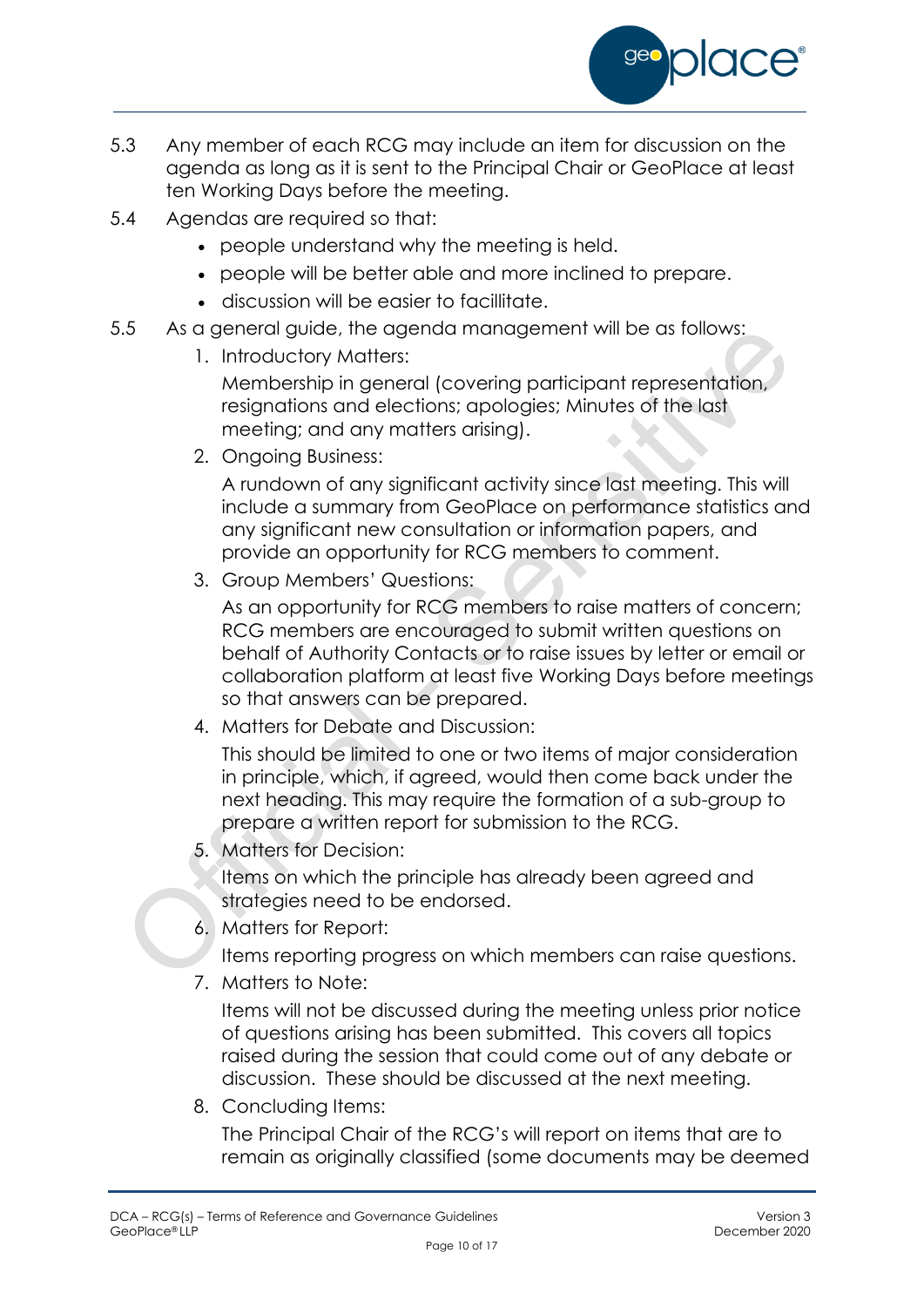

to be Confidential Information), and ratification is then sought from the RCG. Any matters that may impact on the delivery or content of Authority Updates shall be presented at the ACE by the Principal Chair of the RCG for deliberation and decision, if appropriate.

9. Any Other Business

#### **6. Minutes**

- 6.1 Minutes will be produced in draft form by GeoPlace within ten Working Days of the meeting.
- 6.2 Minutes will reflect the business of the meeting with a clear record of items voted upon and their outcome, a log of allocated actions, and expected timescales for those actions to be undertaken.
- 6.3 Any discussions that the group deems to be Confidential Information shall be referred to as such in the minutes. i.e. "The RCG discussed agenda item x, which has been agreed as Confidential Information".
- 6.4 Draft minutes, once agreed by the Principal Chair of the RCG, will be circulated to all RCG members of that RCG for approval within fifteen Working Days of the date of the meeting. Approved minutes will be published on the Authority Contacts' collaboration platform following the next meeting of that RCG.
- 6.5 The full minutes, including agreed redactions and references to Confidential Information matters will be published on the private RCG and ACE collaboration platforms.

## **7. Governance of Meetings**

- 7.1 The RCG will make decisions by simple majority voting. Each RCG Regional Chair or Deputy will have one vote In the case of equality of votes, the Principal Chair of the RCG will have the casting vote.
- 7.2 Quorum of the RCG for decisions, either taken at a meeting or between meetings and ratified at the subsequent meeting, will be not less than a majority of the membership of the RCG, i.e. six persons.
- 7.3 Facilitated and overseen by the ACE, the RCG will create and manage sub-groups and working groups as necessary, to help the RCG achieve the aims of its business plan.

## **8. Special RCG Meetings**

- 8.1 These shall require either:
	- at least four members of the RCG to agree the need for such a meeting and at least three weeks' notice of the date of the proposed meeting taking place.

or

• the Principal Chair of the RCG or one of the GeoPlace authorised representatives may convene a special meeting.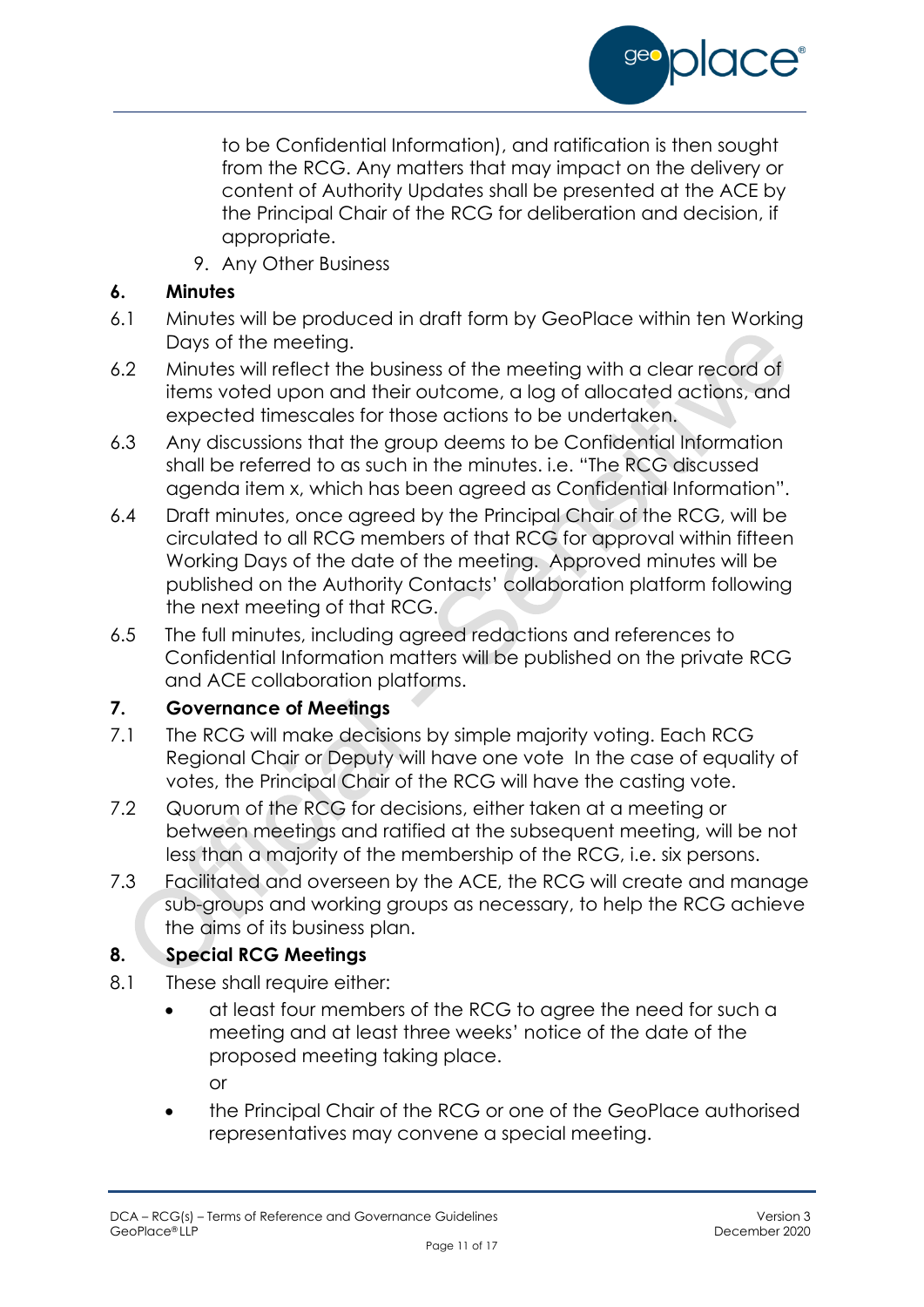

### **9. Conflicts of Interest**

- 9.1 If an RCG member has a commercial or non-commercial interest in any issue, this must be declared at the earliest possible moment, no later than at the beginning of the meeting. The Principal Chair of the RCG will decide if that member should not take part in the discussion or be asked to leave the meeting while the item is discussed. Any member who has an interest in an item of discussion will not be entitled to vote on any decision related to that item.
- 9.2 A register of all RCG members' interests will be produced to include for example, commercial involvement in carrying out roles as a consultant or contractors to associated organisations, Participating Authorities, appointments, advisory bodies, pensions/investments etc and general family.

#### **10. Online Collaboration Platform**

10.1 Membership of the private RCG online collaboration platform will be restricted to the ten Regional Chairs, their Deputies, GeoPlace authorised representatives, the Principal Chair and Deputy of the other RCG and the meeting facilitator from GeoPlace.

#### **11. Expenses**

- 11.1 Reasonable standard class rail travel and overnight accommodation pre-booked by GeoPlace, and subsistence costs for Regional Chairs or nominated Deputy attending RCG physical meetings (see Operational Policies and Guidelines for DCA Governance for further details) and any other authorised meeting shall be paid for by GeoPlace.
- 11.2 Reasonable expenses to other attendees may be paid at the discretion of GeoPlace.

## **12. Duration**

12.1 These terms of reference and governance guidelines will stay in force for the duration of each DCA version or until such time as they are amended by the RCGs) and agreed by the ACE.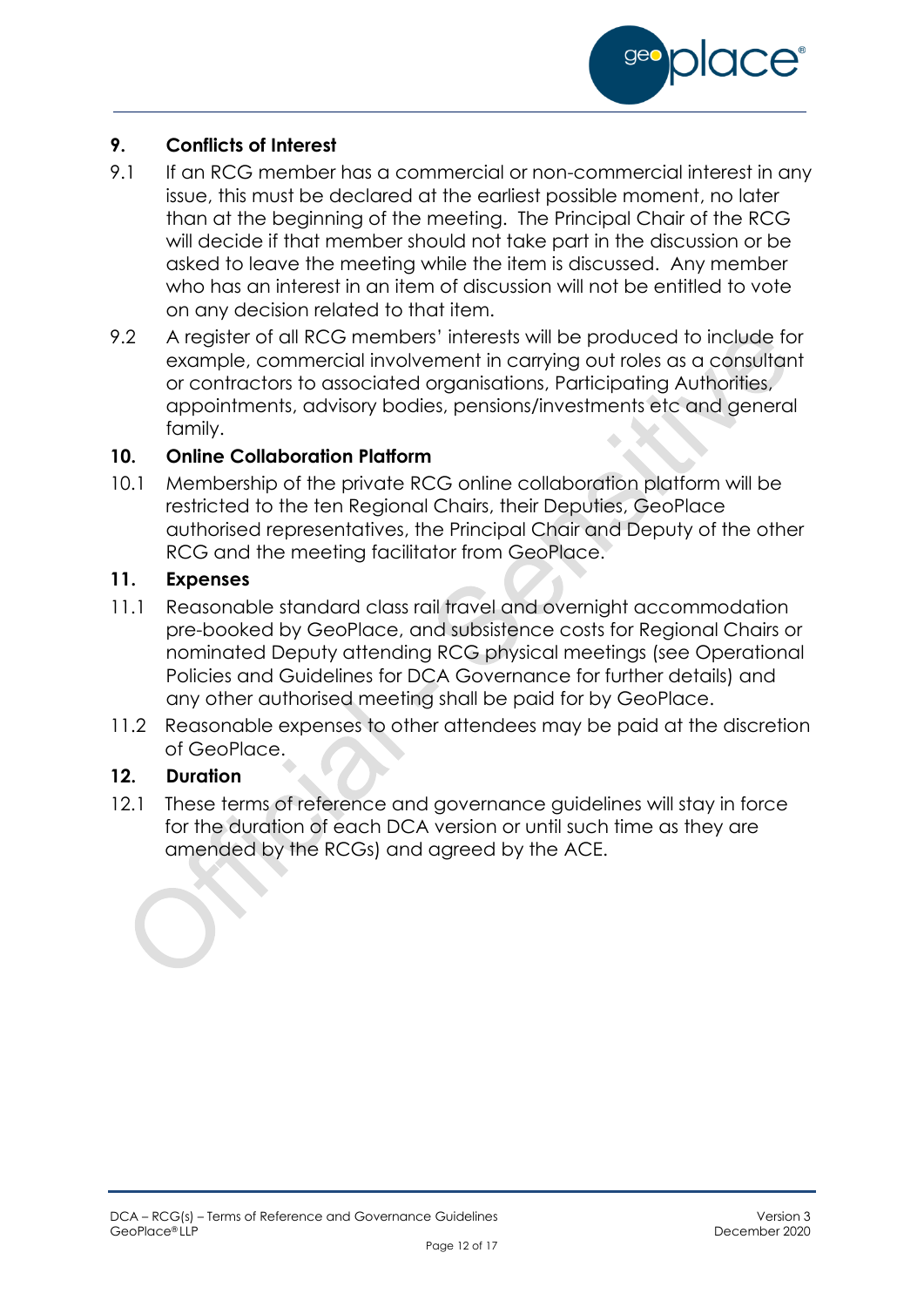

**Annex A - Governance Structure Chart**

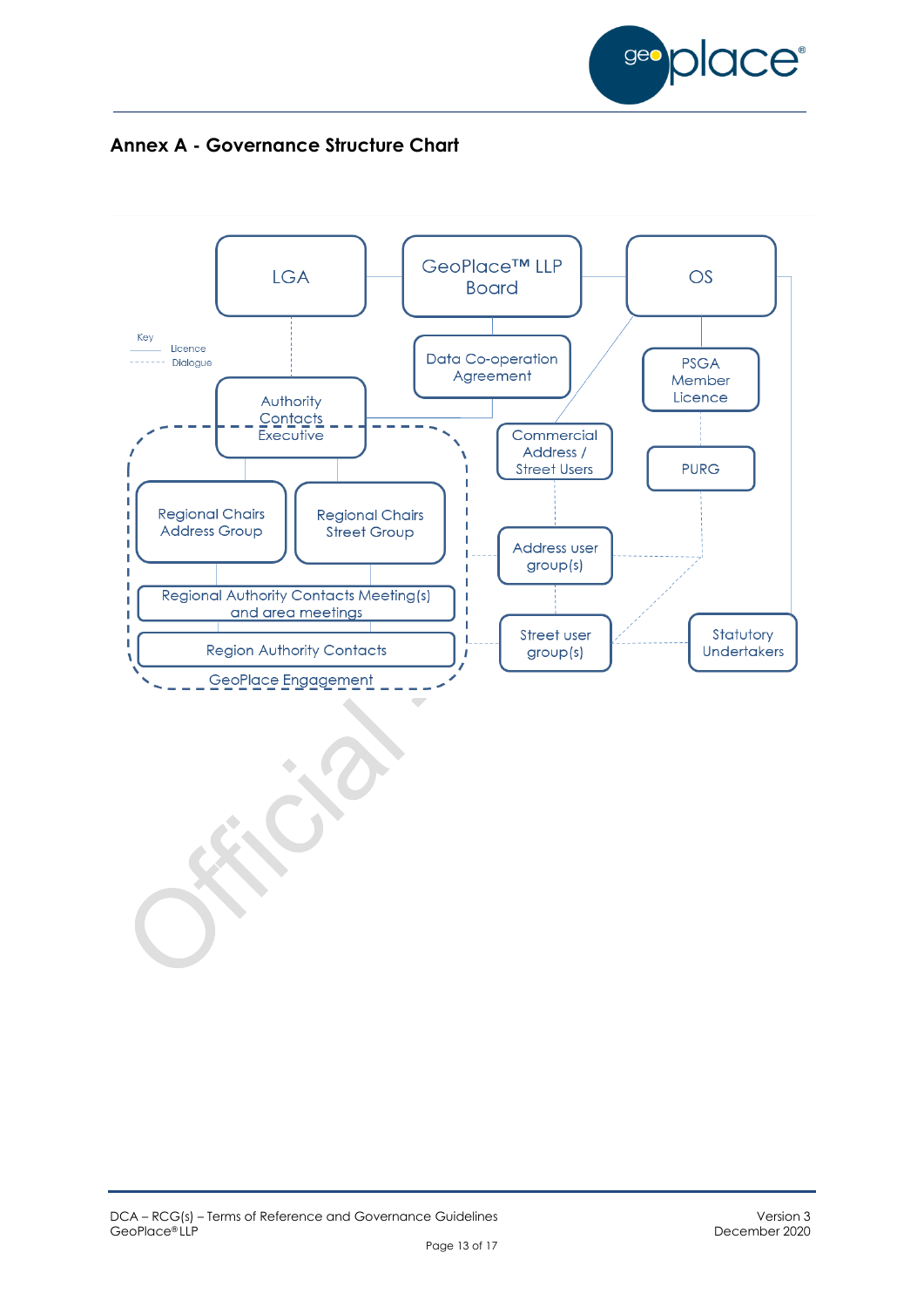

#### **Annex B – Data Co-operation Agreement (DCA) variation procedure**

- 1. DCA Contract Management and governance arrangements are in place to reflect the need for a standard agreement across all Participating Authorities.
- 2. The DCA sets out a variation procedure. Variations requests may be made in writing between the Participating Authority and GeoPlace, where such variations have the unanimous agreement of the ACE. GeoPlace shall be entitled to vary the DCA but only if such variation is agreed unanimously by the ACE. The ACE may only agree variations if those changes do not affect the ability of either the Participating Authority or GeoPlace to discharge its functions (to the extent the DCA relates to those functions), and if the change does not adversely impact on either party's ability to meet its obligations under the DCA. These arrangements enable reasonable essential changes to be made without re-negotiation between GeoPlace and several hundred Participating Authorities. They also allow for some flexibility over the duration of each version of the DCA.
- 3. The DCA highlights areas where change may be expected, to reflect strategic thinking and discussion, operational development and the use of new technologies. Specifically, the DCA draws attention to:
	- a) The potential appointment of GeoPlace by the Authority as the sole agent for the purpose of (clause 6.1.6):
		- i) formal street naming and numbering notification; and
		- ii) formal notifications associated with streets.
	- b) Potential services provided by GeoPlace in Schedule 2.
	- c) Changes to Authority Services and the Authority Address Updates Improvement Schedule and the Authority Street Updates Improvement Schedule. (Schedule 1, Parts A, B, C and D).
	- d) Changes to the Data Entry Conventions and best practice (DEC) and Data Transfer Format (DTF).
	- e) Agreement on potential third-party candidate sources.
- 4. Any developments that would result in changes to the DCA or associated technical documentation (such as the DEC) will need agreement between the GeoPlace and the Local Government representatives of the ACE. For formal changes to the DCA, a written Change Control Request will need to be unanimously agreed by the ACE which is used to create the agreed Change Control Notice.
- 5. Before agreeing or dis-agreeing a Change Control Request, the Local Government representatives of the ACE will usually consult with the Regional Chairs' Groups, who in turn may wish to consult further with individual Participating Authorities. The processes outlined below relates to the specific items listed above.
- 6. In the case of para 3. a) above, the ACE commits to these processes (the full detail of which will be agreed with the Regional Chairs' Groups):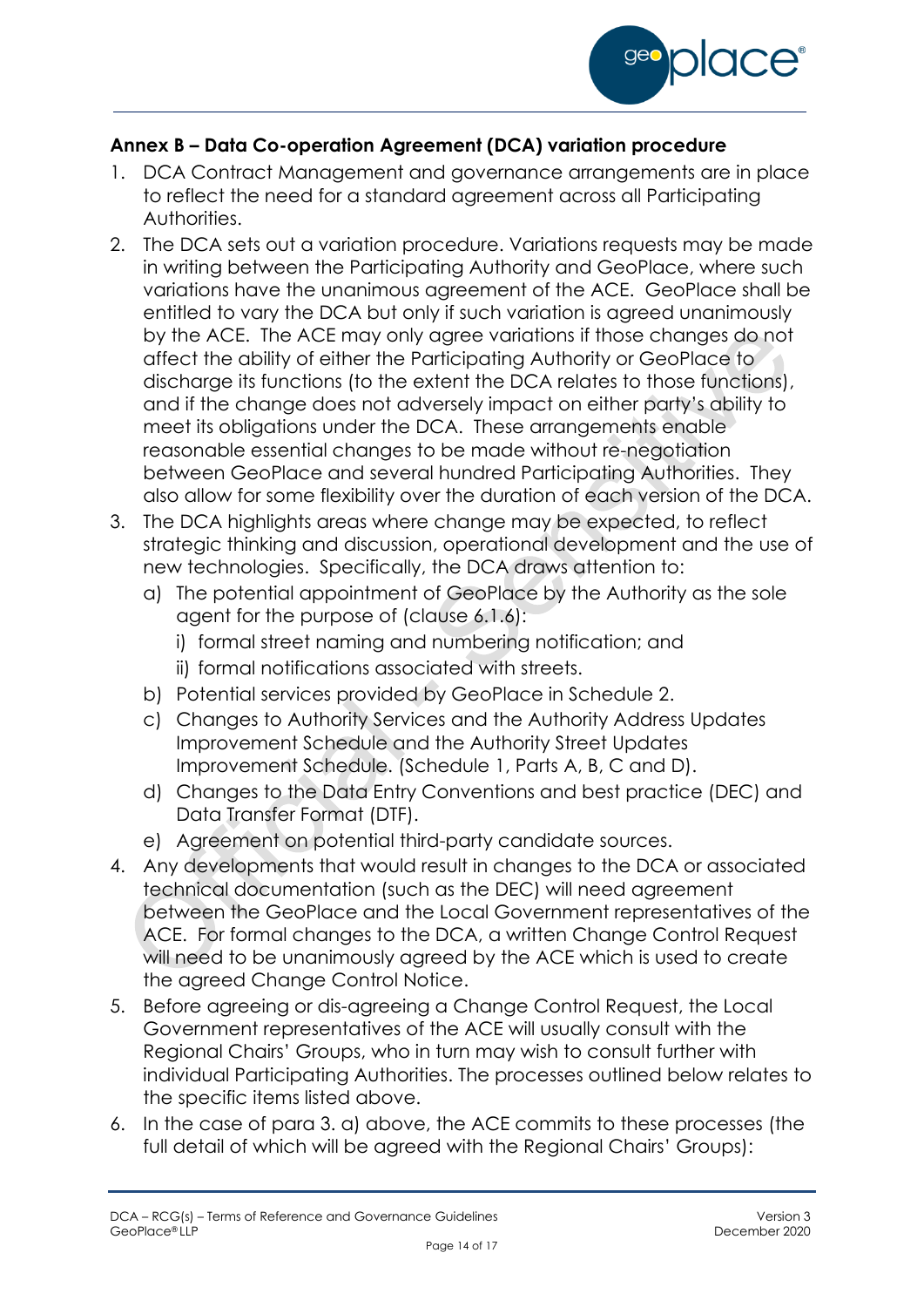

- Stage 1) ACE working with the appropriate Regional Chairs' Group, will ensure the following is undertaken:
	- A full needs assessment.
	- The development of a business case that is appropriate to Participating Authorities, to GeoPlace, and to the wider market and existing policy.
	- Produce a risk assessment and conduct consultation with individual authorities, the results of which will be publicised to Participating Authorities.

The Regional Chairs Group and ACE must sign-off Stage 1 before the programme may proceed to Stage 2.

- Stage 2) A full project plan and implementation timetable shall be produced and ratified by the Regional Chairs' Group, which may wish for further consultation or a referendum with individual Participating Authorities before proceeding to Stage 3.
- Stage 3) A Change Control Request must be ratified with the Regional Chairs' Group, before agreement of a Change Control Notice by the ACE.
- 7. In the case of para 3. b), c), d) and e) above, where a review of the appropriate technical documents is agreed by the ACE, the ACE will:
	- Stage 1) Work with the appropriate Regional Chairs' Group to set up 'Working Groups' drawn from the Custodian community and GeoPlace. The Working Groups will review documentation and create an issues log that will be reported to the Regional Chairs' Group.
	- Stage 2) The Working Groups will endeavour to resolve issues and, if it is necessary, redraft appropriate documentation for ratification by the Regional Chairs' Group.
	- Stage 3) That draft will be published for wider consultation with Participating Authorities and other stakeholders.
	- Stage 4) The results of the consultation will be responded to in detail by the Working Groups, explaining how consultation responses have been handled. A final draft will be presented to the Regional Chairs' Group for ratification before the ACE agrees to distribute the final version.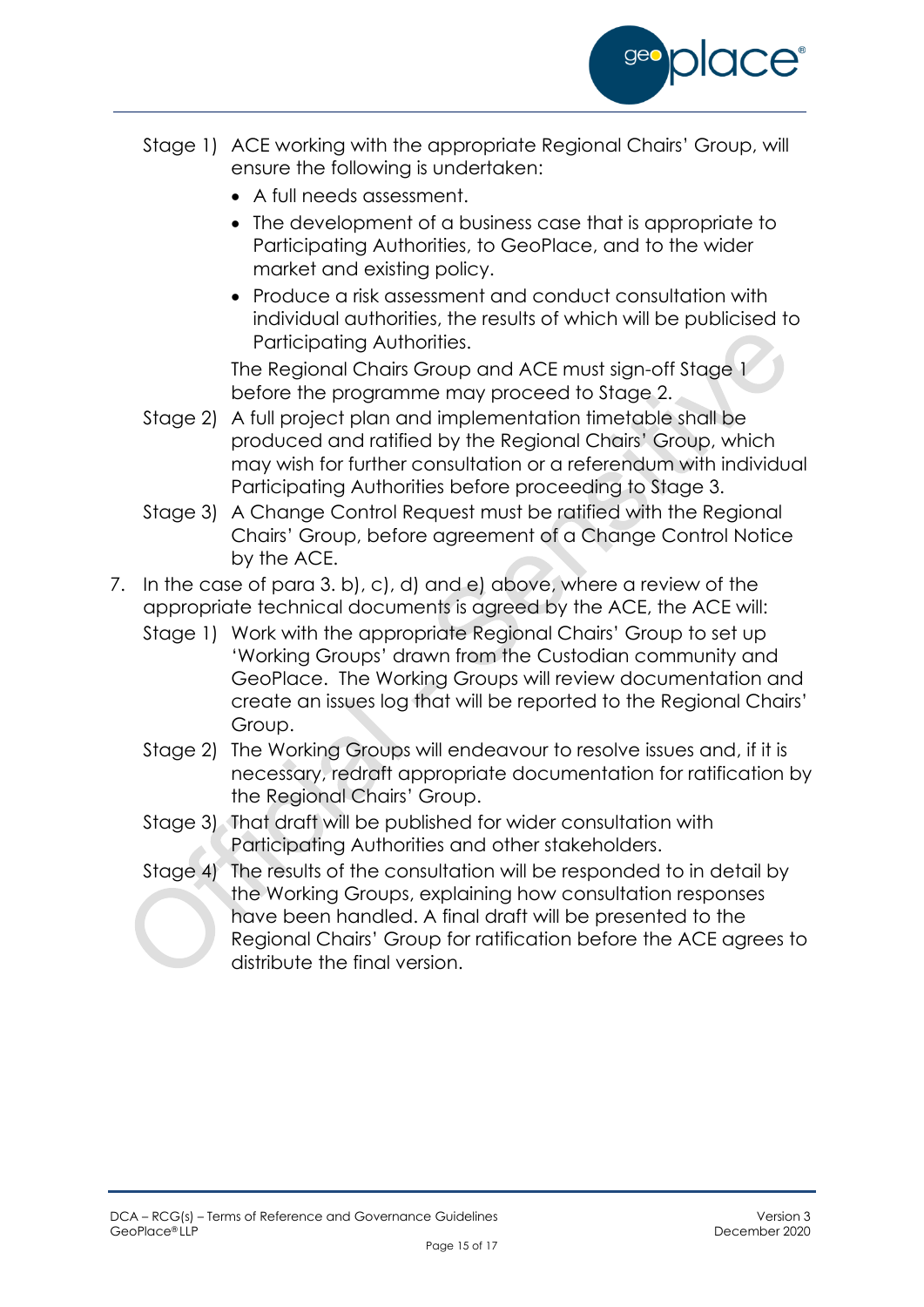

### **Annex C – List of regions and areas**

#### **Wales**

Mid and West Wales North Wales South Wales

#### **Greater London**

North East North West South East South West

### **North West England**

| Cheshire           |
|--------------------|
| Cumbria            |
| Greater Manchester |
| Lancashire         |
| Merseyside         |

## **North East England**

Cleveland Durham and Darlington Tyne and Wear and Northumberland

#### **Yorkshire and the Humber**

Humberside South Yorkshire North Yorkshire West Yorkshire

#### **East Midlands**

Derbyshire and Derby Leicestershire and Leicester **Lincolnshire** North and West Northamptonshire and Rutland Nottinghamshire and Nottingham